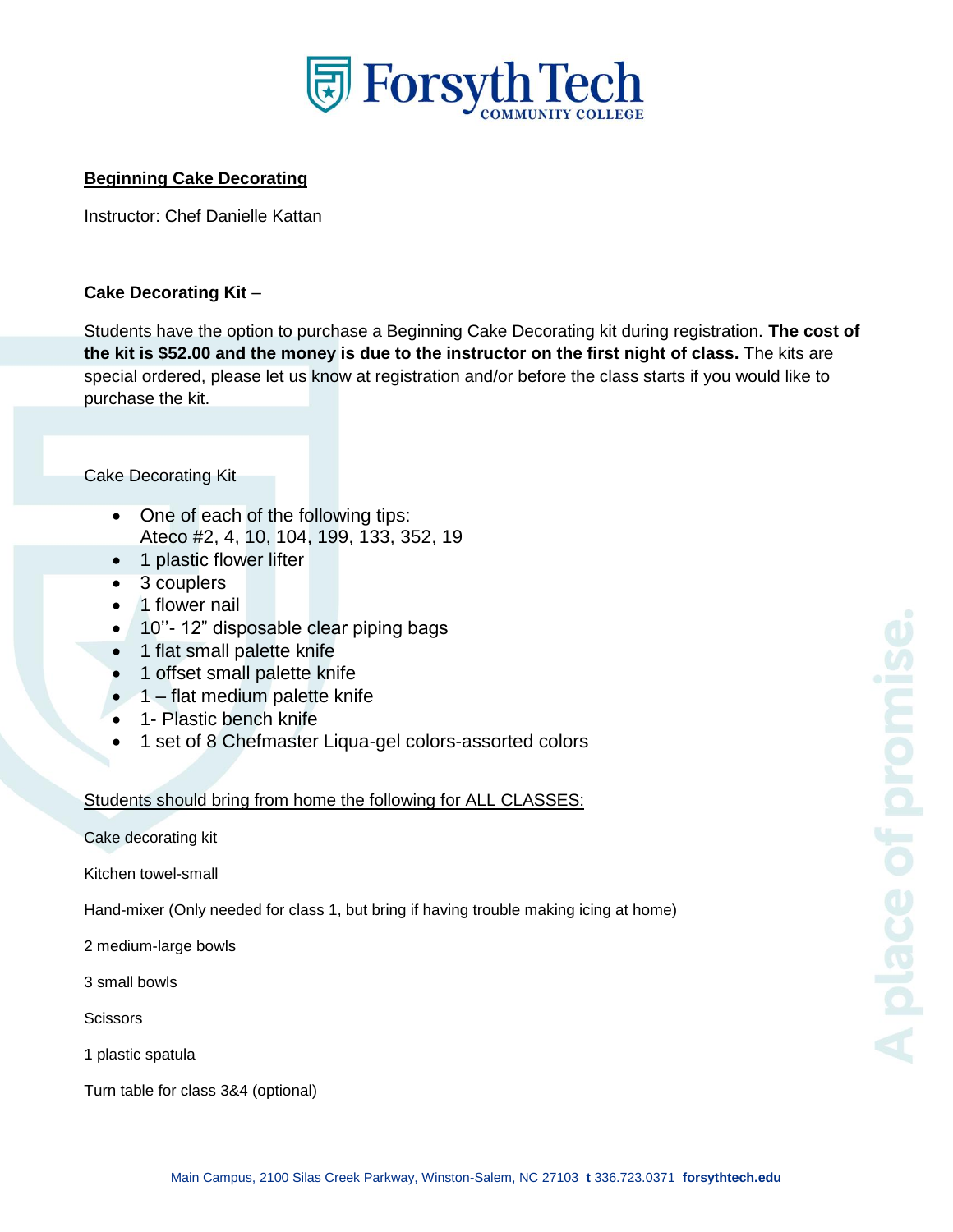

# **COURSE OVERVIEW**

### **Class 1- Icing and Basic Techniques**

Students will learn how to make icing and will practice the basics of loading piping bags and utilizing all the tips and the tools in the tool kit. Students will build their piping skills by reviewing several different classic piping designs and text applications.

Materials and ingredients needed:

- 2lb powdered sugar sifted
- 1lb shortening- Crisco better
- Vanilla extract- clear or regular
- Salt and water (optional)

## **Class 2- Icing Design and Color Work with Cupcakes**

Students will learn various foundational icing piping techniques and will apply these skills to cupcakes. Tutorials on mixing and blending colors will be covered, and students will also plan their cake design for the following week.

Materials and ingredients needed:

- 12 pre-baked cupcakes\*
- 1 recipe already made icing
- Cake decorating kit
- Container to take home decorated cupcakes

### **Class 3-Stacking and Decorating and Flower Tutorial**

Students will learn the basics of how to cut and stack cake layers and apply a design of their choice. Tutorials on how to build flowers with icing will also be covered. Students will choose their final cake design either from a collection of pre-selected cake design or plan their own cake design for the following week.

Materials and ingredients needed:

- 2 layers of any flavored cake (any small size)\*
- 2 recipes icing
- Cake board -2 inch bigger than layers
- Container or box for your finished product
- Cake decorating kit
- Serrated knife